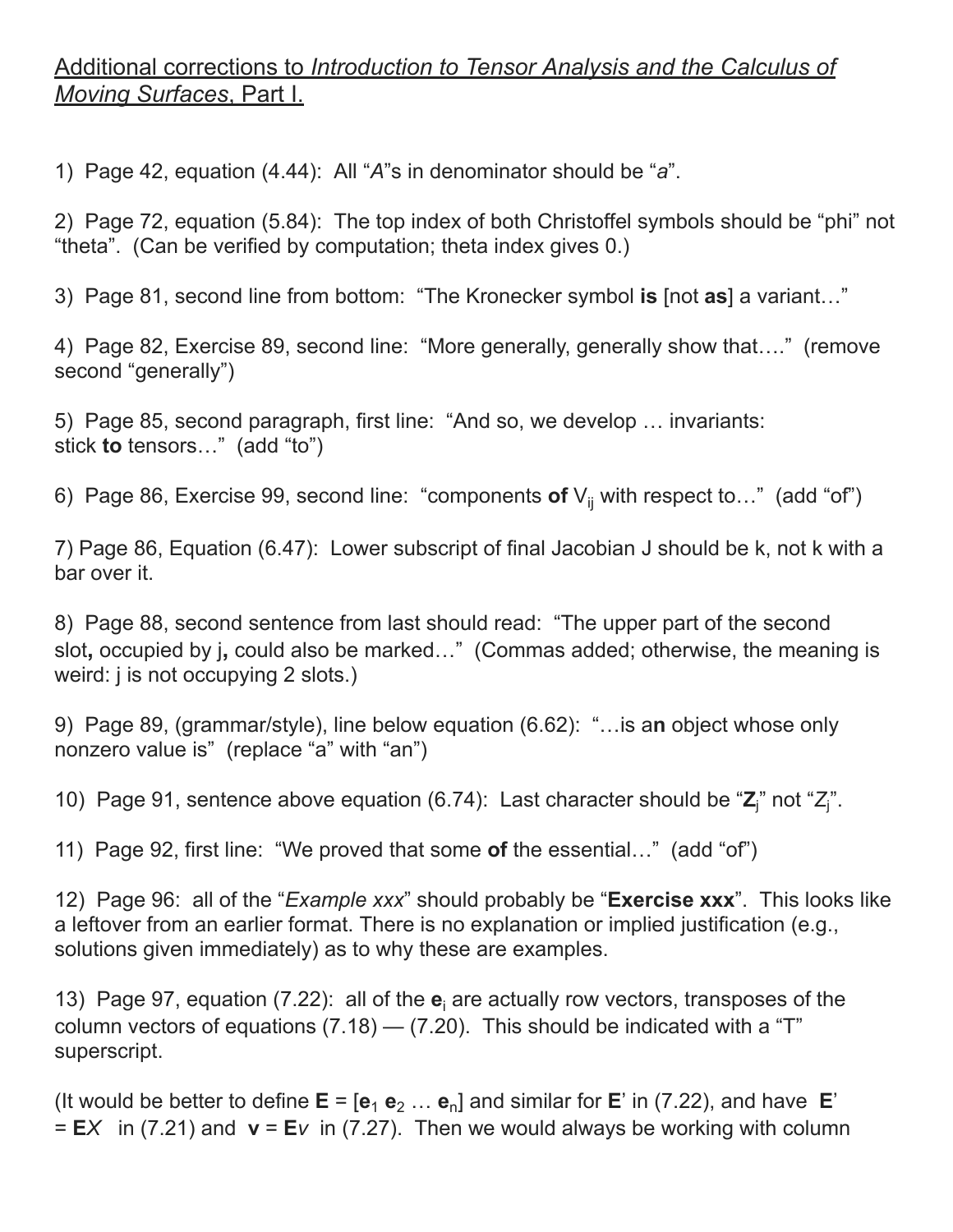vectors. The author may have an important reason for using *X* as is instead of its transpose. If you have access to the author, you might pose this to him.)

14) Page 98, equation (7.32) should read: (u, v) =  $M_{ij} u^i v^j$  (the final superscript is "j" not "i")

15) Page 99, line above equation (7.36): "that **v** [not *v*] is the image of **u** under…"

16) Page 104, equation (7.73): last variable should be " $x^i$ " not " $x^j$ ".

17) Page 113, sentence following equation (8.45): This sentence is completely scrambled. Should probably read: "The vectors  $Z_2$  and  $Z_1$  are orthogonal, and the length of  $\mathbb{Z}_2$  equals  $r$ ."

18) Page 116, equation (8.13): should be labeled (8.9) The sentence above this should read: "We repeat equation (8.**9**)." (not (8.13))

19) Page 117, Exercise 136: first covariant derivative should read: ▽*j***T***i<sup>j</sup>* (first subscript of "**T**" is "*i*" not "*j*".)

20) Page 122, equation (8.86): no question mark needed at end.

21) Page 137, (grammar/style) second paragraph, last sentence: ".. for which alternative definition**s** exist." (everything is plural.)

22) Page 137, (grammar/style) first sentence of paragraph containing (9.20): "It is evident that delta systems are skew-symmetric in **their** upper and **their** lower indices." (not "its")

23) Page 138, equation (9.25): subscript of first Kronecker delta on the left should be "r" not "j".

24) Page 138, Exercise 171, should probably read: "Justify equations (9.21) and (9.22)." (not "(9.21) and (9.25)"; this makes more sense in the context of the following exercises.)

25) Page 138, Exercise 172 and Exercise 173 should probably read: "Justify equations (9.23) **to** (9.25)…" (not "and"; it makes no sense to skip the middle one.)

26) Page 139, (grammar/style), Exercise 179, should read: "Show **the** *C* = *AB* property…" (add "the")

27) Page 141, sentence after equation (9.47) should read: "The same two terms correspond **to** [not **not**] nonvanishing…"

28) Page 154, equation (9.124), first covariant derivative on the right should read: " $\bigtriangledown_{i}\!\!\bigtriangledown^{j}U_{j}$  " not " $\bigtriangledown^{j}\!\!\bigtriangledown_{j}U_{j}$  "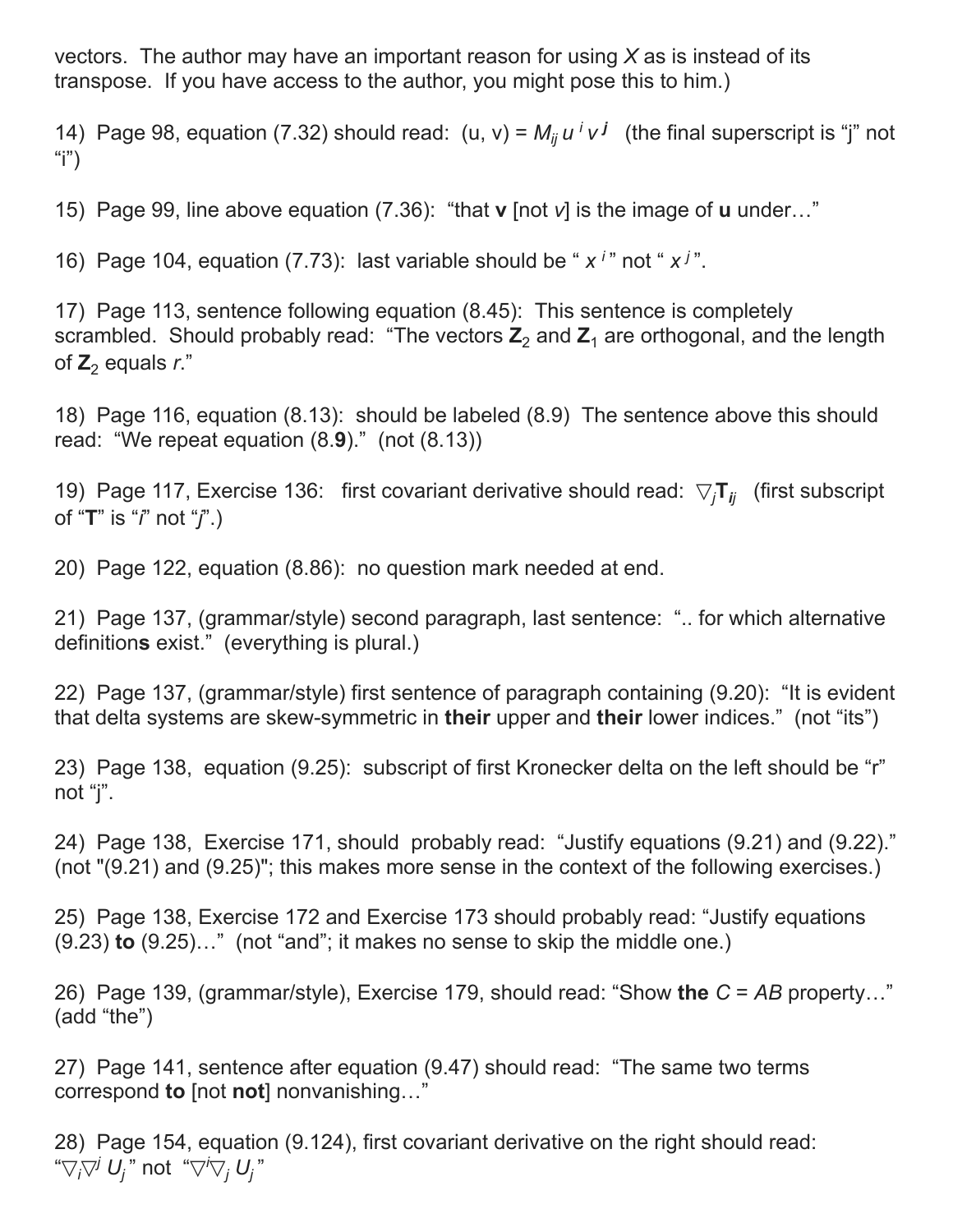29) Page 155, (grammar/style), Exercise 209, should read: "Show that **the** divergence of **the** curl vanishes." (add "the")

30) Page 155, (grammar/style), Exercise 210, should read: "Show that **the** curl of **the** gradient vanishes." (add "the")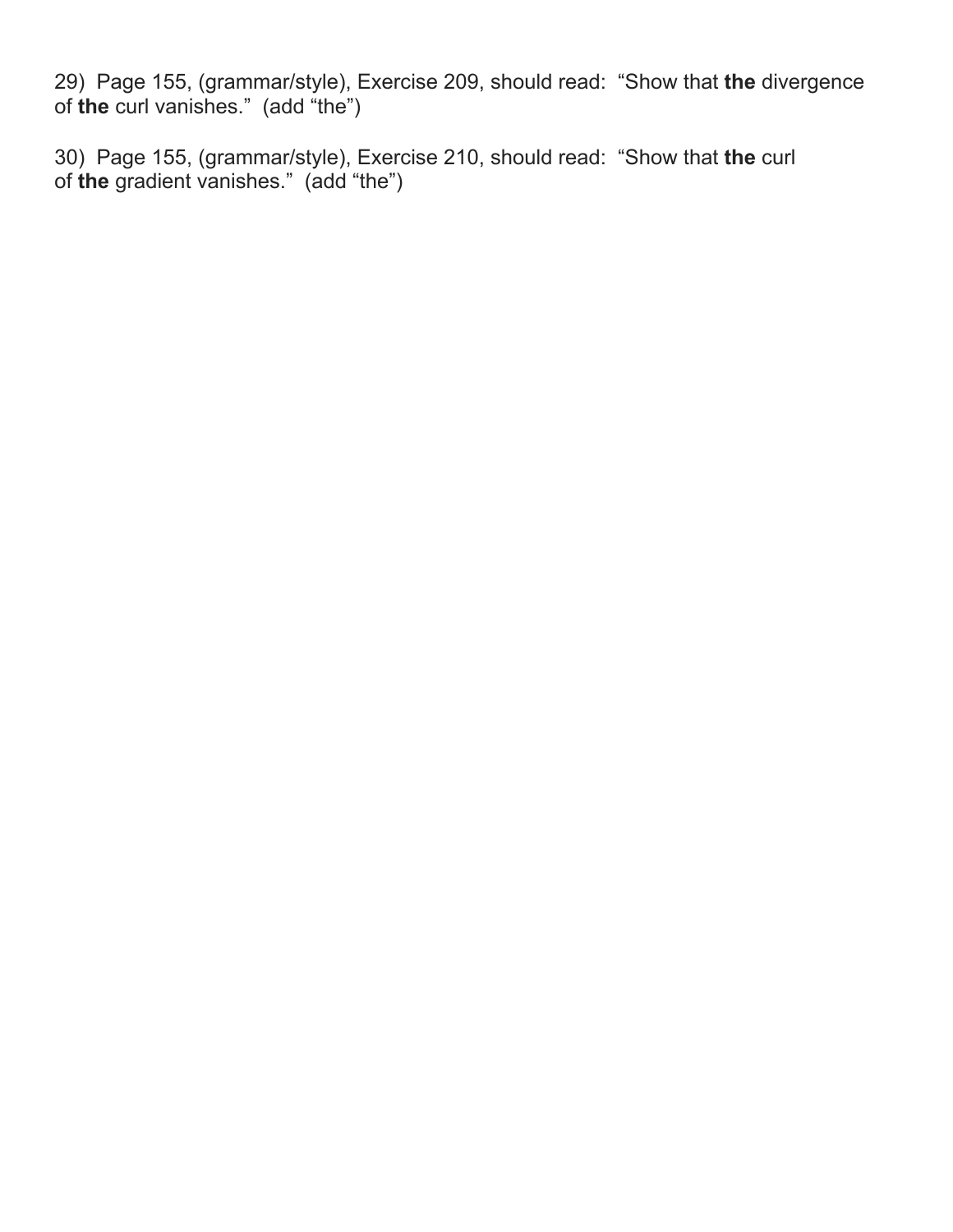## Additional corrections to *Introduction to Tensor Analysis and the Calculus of Moving Surfaces*, Part 1 - More

1) Page 59, paragraph after (5.20), "The complete proof of equation (5.20) is found in Chap. 6". This is not found. Arc lengths are covered in more depth in Chapter 13, Section 4, which back-references this section.

2) Page 126, equation (8.116), left side should be:  $\nabla_{i'} T'$  (primed indices).

## Additional corrections to *Introduction to Tensor Analysis and the Calculus of Moving Surfaces*, Part 2.

1) Page 165, line 1: "In combination with **(10.11)**,…" (Not **(10.11a)** )

2) Page 165, paragraph after (10.17): "Naturally, the ambient and surface covariant **metric tensors** are…" (not **bases**)

3) Page 169, (grammar/style), last line of paragraph after (10.46) is scrambled. Should read "From this form, it is evident that the eigenvalues of *P* are 0 and 1." (Stylistically, 0 may be distracting here as it is a trivial eigenvalue, with zero eigenvector, of every equation. Also, degenerate eigenvalues are referred to singly.)

4) Page 170, Exercise 217: "To show **that V - T** is orthogonal…" (not **V - T that**).

5) Page 176, (grammar/style), sentence in middle of last paragraph: "The word deformation refers…surfaces**,** and the…" (comma added; compound sentence).

6) Page 180, equation (10.109): *z*(*θ,Φ)* = *r* sin*Φ* (not *R*).

7) Page 183, (grammar/style), Exercise 226: "Show that…the above **expressions simplify** to the following." (not **expression simplifies**).

8) Page 187, (grammar/style), Exercise 233: "Show that **the** surface Laplacian **for the** sphere…". Similar for Exercises 234-236 on the next page.

9) Page 191, (grammar/style), sentence after (11.25): "This identity suggest**s** the definition"

10) Page 192, (grammar/style), equation (11.39). First Kronecker delta should have r in subscript instead of j, to match convention.

11) Page 194, equation (11.49), right side should be "-Z*α<sup>j</sup>Bαβ* (j index in superscript position).